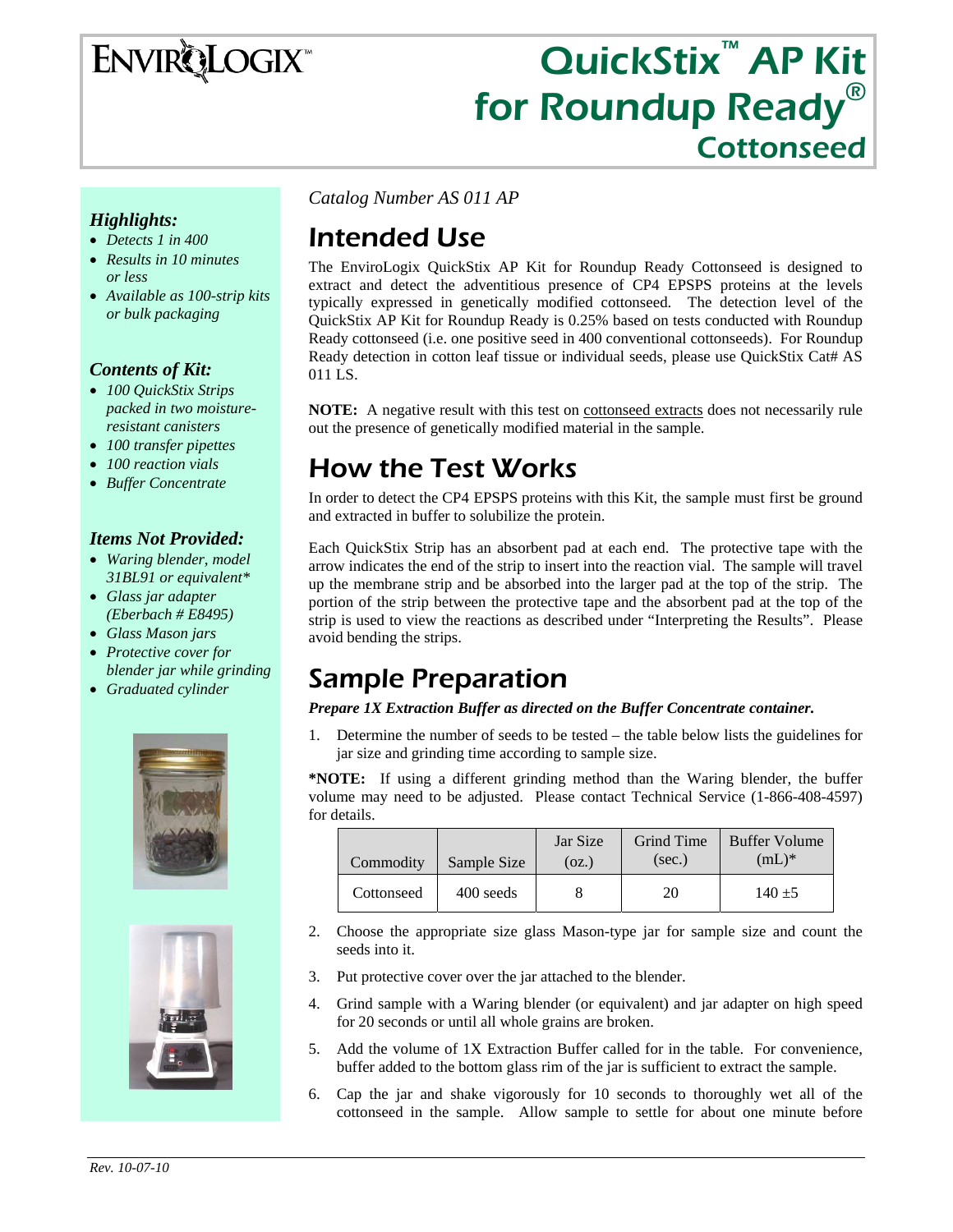

*Avoid pulling up particles when drawing sample* 





*Any clearly discernable pink Test Line is considered positive*  drawing off liquid. Best results are achieved when samples are tested immediately after extraction.

- 7. Draw up enough liquid portion from above the settled sample to fill the long narrow tip of the transfer pipette up to the line at the top of the flared portion of the pipette bulb. Avoid pulling up particles. Dispense extract into reaction vial.
- 8. To prevent cross-contamination, thoroughly clean blender parts and jars to remove dust and residue prior to preparation of a second sample. Use a new transfer pipette and reaction vial for each sample.

# How to Run the QuickStix Strip Test

- 1. Allow refrigerated canisters to come to room temperature before opening. Remove the QuickStix Strips to be used. Avoid bending the strips. Reseal the canister immediately.
- 2. Place the strip into the reaction vial. The sample will travel up the strip. Reaction vials will stand on their own or may be inserted into the cardboard rack provided.
- 3. Allow the strip to develop for 10 minutes before making final assay interpretations. Positive sample results may become obvious much more quickly.
- 4. To retain the strip, cut off and discard the bottom section of the strip covered by the arrow tape.

# Interpreting the Results

Development of the Control Line within 10 minutes indicates that the strip has functioned properly. Any strip that does not develop a Control Line should be discarded and the sample retested using another strip.

If the sample extract contains CP4 EPSPS, a second line (Test Line) will develop on the membrane strip between the Control Line and the protective arrow tape. The results should be interpreted as positive for Roundup Ready expression.

If no Test Line is observed after 10 minutes, the results should be interpreted as negative. A negative result means the sample contains less than 0.25% of Roundup Ready.



# Kit Storage

QuickStix strips can be stored at room temperature, or refrigerated for a longer shelf life. Note the shelf life on the kit box for each storage temperature. The kit may be used in field applications; however, prolonged exposure to high temperatures may adversely affect the test results. Do not open the desiccated canister until ready to use the test strips.

## Precautions and Notes

- This kit is designed to screen for presence or absence only, and is not meant to be quantitative.
- This product is currently not applicable for use in any other crop or in leaf or individual seed testing.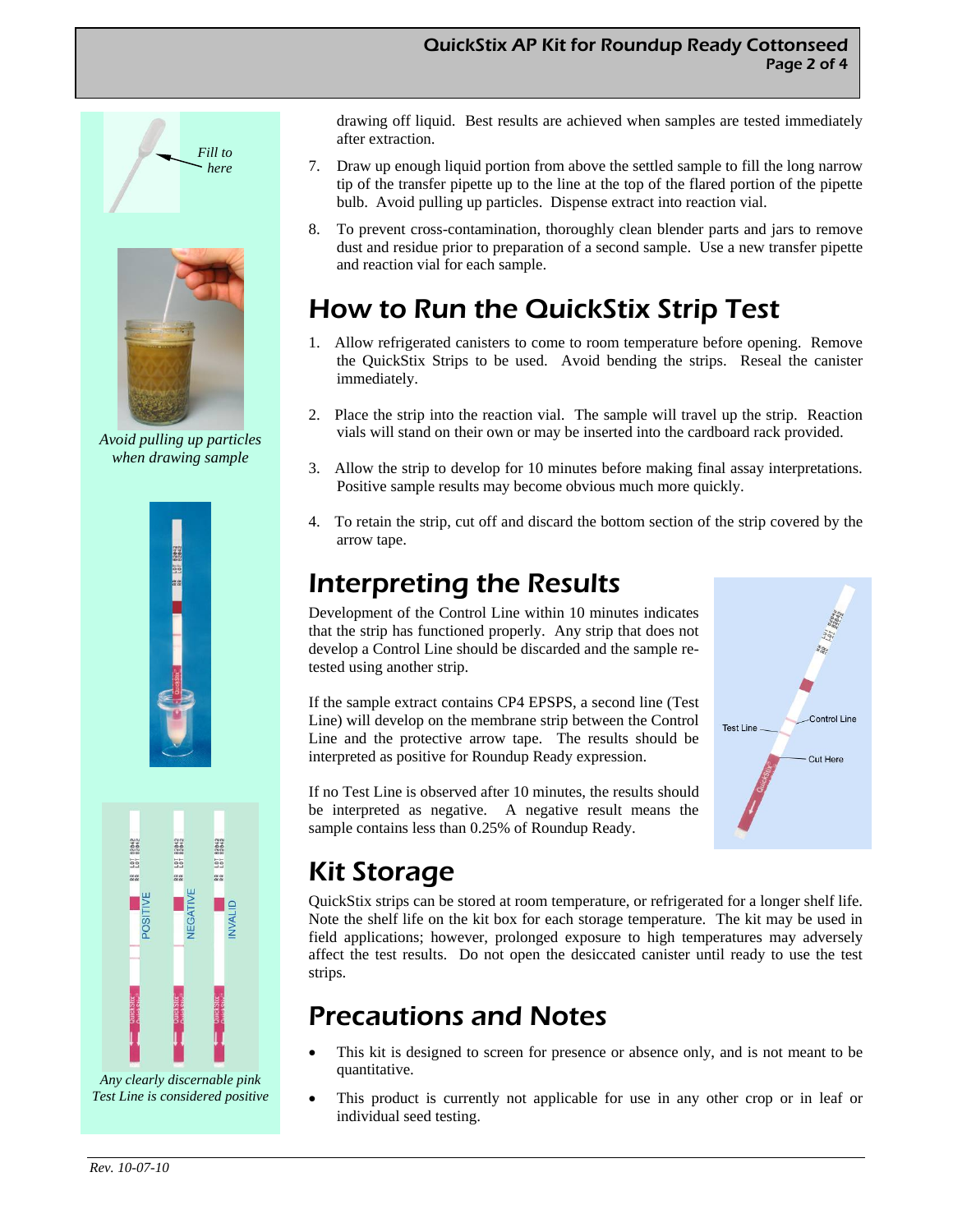#### QuickStix AP Kit for Roundup Ready Cottonseed Page 3 of 4



- As with all tests, it is recommended that results be confirmed by an alternate method if necessary.
- The assay has been optimized to be used with the protocol provided in the kit. Deviation from this protocol may invalidate the results of the test.
- The results generated through the proper use of this diagnostic tool reflect the condition of the working sample directly tested. Extrapolation as to the condition of the originating lot, from which the working sample was derived, should be based on sound sampling procedures and statistical calculations which address random sampling effects, non-random seed lot sampling effects and assay system uncertainty. A negative result obtained when properly testing the working sample does not necessarily mean the originating lot is entirely negative for the analyte or protein in question.
- Warning: a strong positive result may safely be interpreted in as little as 2 minutes after sample addition. It is not safe to interpret weak positive or negative results prior to 10 minutes.
- The assay has been optimized to develop an easily discernable red line at 1 in 400; experienced users may detect faint lines in samples with even lower concentrations.
- Centrifuging samples briefly (30 seconds at 6000xg or more) may clarify samples. Pelleting fine particulates and separating oils from the aqueous portion containing detectable proteins can improve sample flow, reduce background, and aid interpretation.
- DO NOT leave in direct sunlight or in vehicle. Protect all components from hot or cold extremes of temperature when not in use.